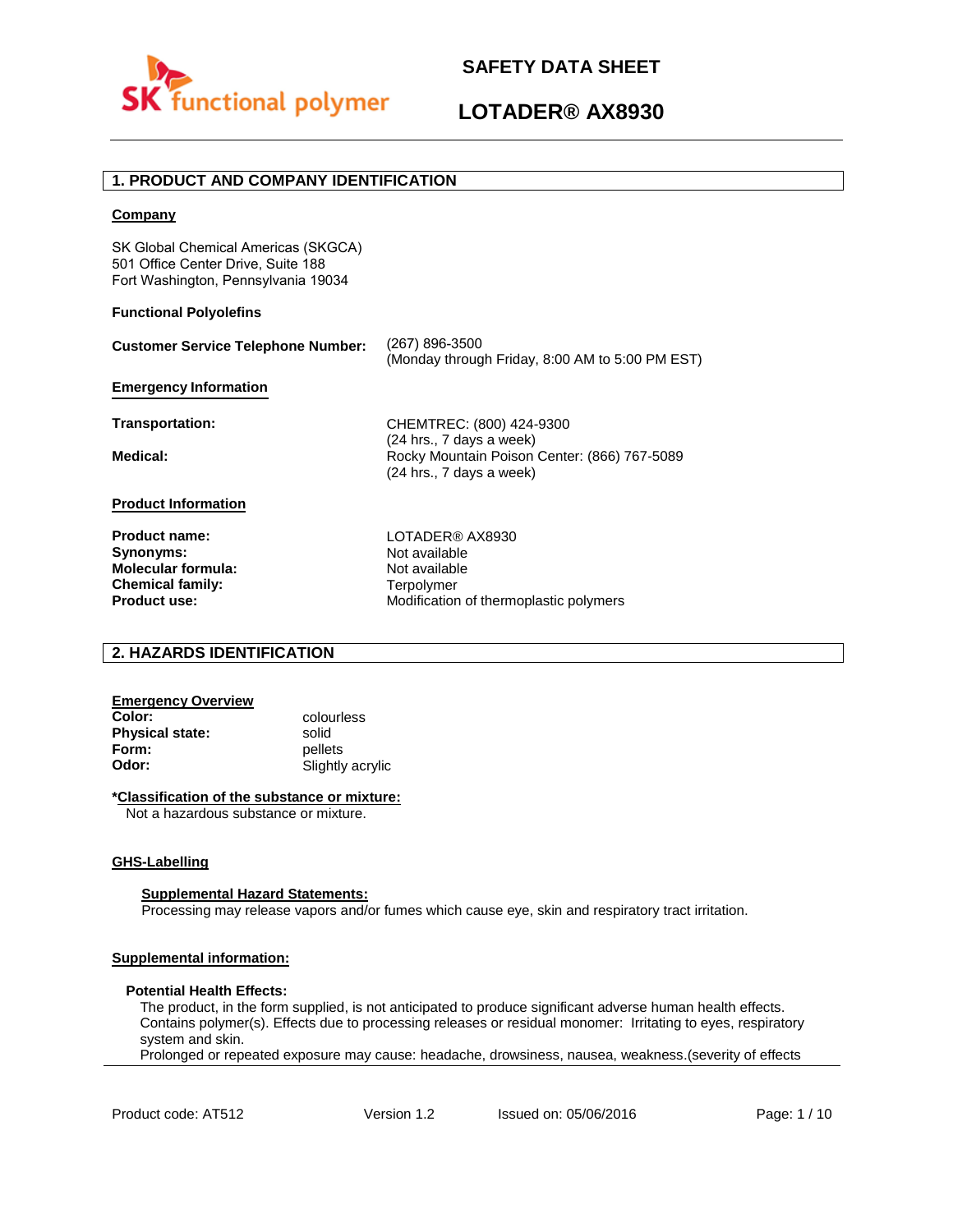

## **LOTADER® AX8930**

depends on extent of exposure) .

## **Other:**

Handle in accordance with good industrial hygiene and safety practice. (pellets/granules) This product may release fume and/or vapor of variable composition depending on processing time and temperature.

## **3. COMPOSITION/INFORMATION ON INGREDIENTS**

| <b>Chemical Name</b>                                                                                  | CAS-No.    | Wt/Wt        | <b>GHS Classification**</b> |
|-------------------------------------------------------------------------------------------------------|------------|--------------|-----------------------------|
| 2-Propenoic acid, 2-methyl-, oxiranylmethyl<br>ester, polymer with ethene and methyl 2-<br>propenoate | 51541-08-3 | $\leq$ 100 % | Not classified              |

\*\*For the full text of the H-Statements mentioned in this Section, see Section 16.

## **4. FIRST AID MEASURES**

## **4.1. Description of necessary first-aid measures:**

## **Inhalation:**

If inhaled, remove victim to fresh air.

#### **Skin:**

In case of contact, immediately flush skin with plenty of water. If molten polymer gets on the skin, cool rapidly with cold water. Do not peel solidified product off the skin. Obtain medical treatment for thermal burns. Remove material from clothing. Wash clothing before reuse. Thoroughly clean shoes before reuse.

## **Eyes:**

Immediately flush eye(s) with plenty of water. Obtain medical treatment for thermal burns.

#### **Ingestion:**

If swallowed, DO NOT induce vomiting. Get medical attention. Never give anything by mouth to an unconscious person.

## **4.2. Most important symptoms/effects, acute and delayed:**

For most important symptoms and effects (acute and delayed), see Section 2 (Hazard Statements and Supplemental Information) and Section 11 (Toxicology Information) of this SDS.

## **4.3. Indication of immediate medical attention and special treatment needed, if necessary:**

Unless otherwise noted in Notes to Physician, no specific treatment noted; treat symptomatically.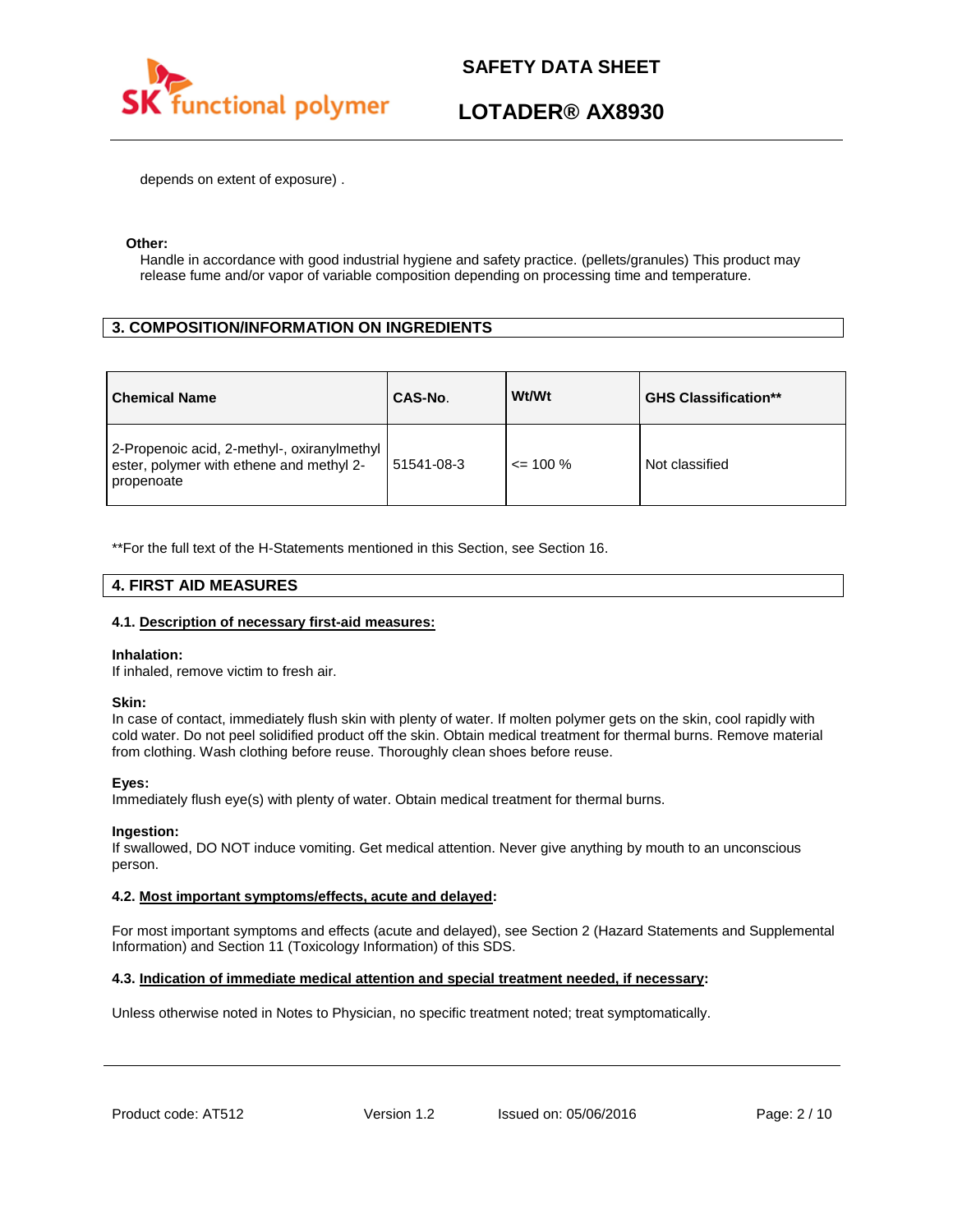

## **LOTADER® AX8930**

## **5. FIREFIGHTING MEASURES**

## **Extinguishing media (suitable):**

Water spray, Carbon dioxide (CO2), Foam, Dry chemical

#### **Protective equipment:**

Fire fighters and others who may be exposed to products of combustion should wear full fire fighting turn out gear (full Bunker Gear) and self-contained breathing apparatus (pressure demand / NIOSH approved or equivalent).

## **Further firefighting advice:**

Fire fighting equipment should be thoroughly decontaminated after use.

## **Fire and explosion hazards:**

When burned, the following hazardous products of combustion can occur: Carbon oxides Hazardous organic compounds

## **6. ACCIDENTAL RELEASE MEASURES**

## **Personal precautions, Emergency procedures, Methods and materials for containment/clean-up:**

Prevent further leakage or spillage if you can do so without risk. Ventilate the area. Sweep up and shovel into suitable properly labeled containers for prompt disposal. Possible fall hazard – floor may become slippery from leakage/spillage of product. Avoid dispersal of spilled material and runoff and contact with soil, waterways, drains and sewers. Consult a regulatory specialist to determine appropriate state or local reporting requirements, for assistance in waste characterization and/or hazardous waste disposal and other requirements listed in pertinent environmental permits.

#### **Protective equipment:**

Appropriate personal protective equipment is set forth in Section 8.

## **7. HANDLING AND STORAGE**

## **Handling**

## **General information on handling:**

Avoid breathing dust.

Avoid breathing processing fumes or vapors. Handle in accordance with good industrial hygiene and safety practices. These practices include avoiding unnecessary exposure and removal of material from eyes, skin, and clothing.

#### **Storage**

## **General information on storage conditions:**

Keep in a dry, cool place. Store in closed containers, in a secure area to prevent container damage and subsequent spillage.

## **Storage incompatibility – General:**

Store separate from acids and oxidizers.

## **Temperature tolerance – Do not store above:** 86 °F (30 °C)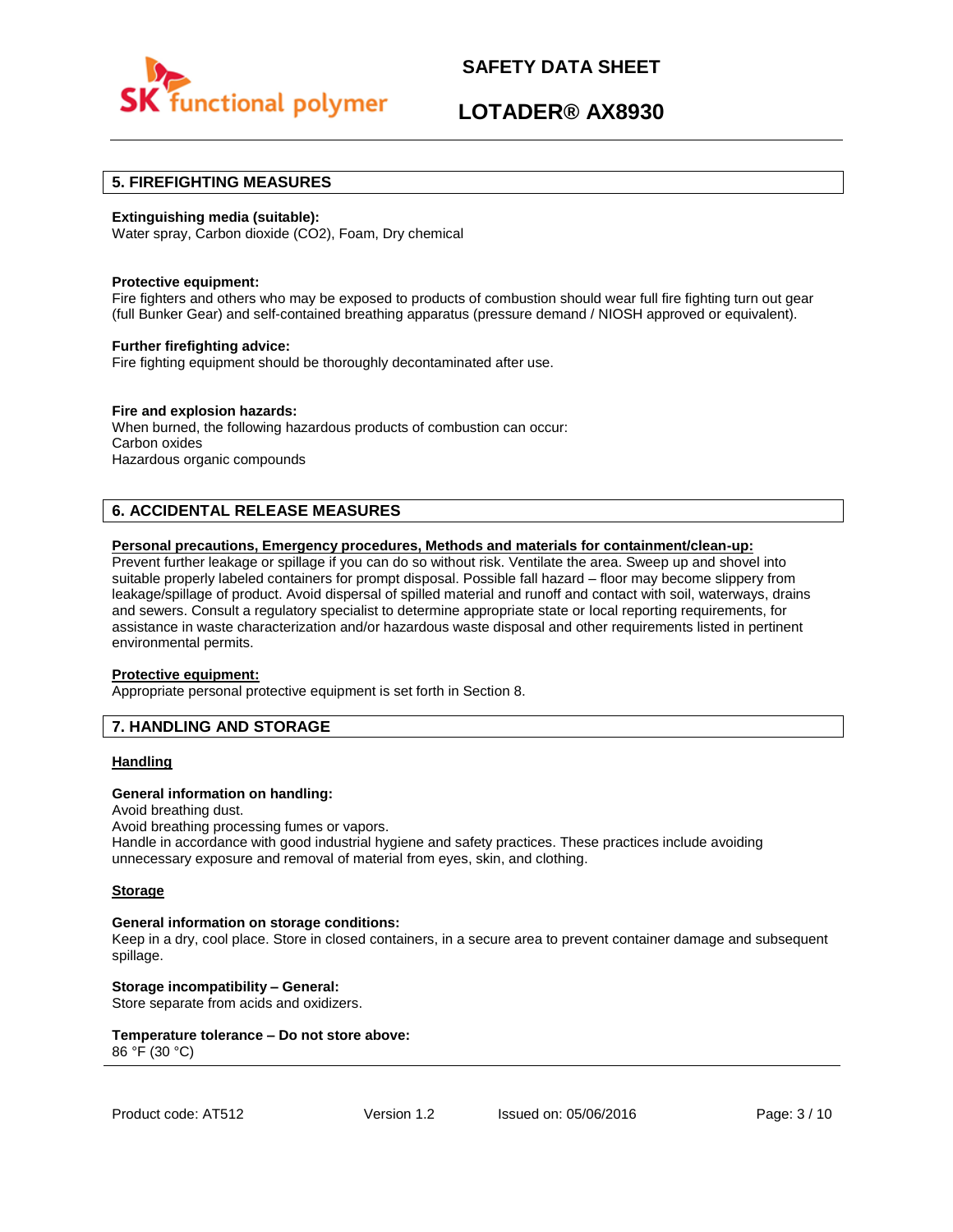

## **LOTADER® AX8930**

## **8. EXPOSURE CONTROLS/PERSONAL PROTECTION**

## **Airborne Exposure Guidelines:**

## **Particles Not Otherwise Specified / Nuisance Dust (Proprietary)**

US. ACGIH Threshold Limit Values

| Inhalable particles.  |
|-----------------------|
| $10 \text{ ma/m}$ 3   |
| Respirable particles. |
| $3 \text{ mg/m}$      |
|                       |

US. OSHA Table Z-1 Limits for Air Contaminants (29 CFR 1910.1000)

**Form:** Respirable fraction.<br> **PEL:** 5 mg/m3 5 mg/m3

**Form:** Total dust

PEL: 15 mg/m3

US. OSHA Table Z-3 (29 CFR 1910.1000)

| Form:                 | Respirable fraction.                           |
|-----------------------|------------------------------------------------|
| Time weighted average | 15 millions of particles per cubic foot of air |
| Form:                 | Total dust                                     |
| Time weighted average | 50 millions of particles per cubic foot of air |
| Form:                 | Respirable fraction.                           |
| Time weighted average | $5 \text{ mg/m}$                               |
| Form:                 | Total dust                                     |
| Time weighted average | $15 \text{ mg/m}$                              |

Only those components with exposure limits are printed in this section. Limits with skin contact designation above have skin contact effect. Air sampling alone is insufficient to accurately quantitate exposure. Measures to prevent significant cutaneous absorption may be required. Limits with a sensitizer designation above mean that exposure to this material may cause allergic reactions.

## **Engineering controls:**

Investigate engineering techniques to reduce exposures below airborne exposure limits or to otherwise reduce exposures. Provide ventilation if necessary to minimize exposures or to control exposure levels to below airborne exposure limits (if applicable see above).If practical, use local mechanical exhaust ventilation at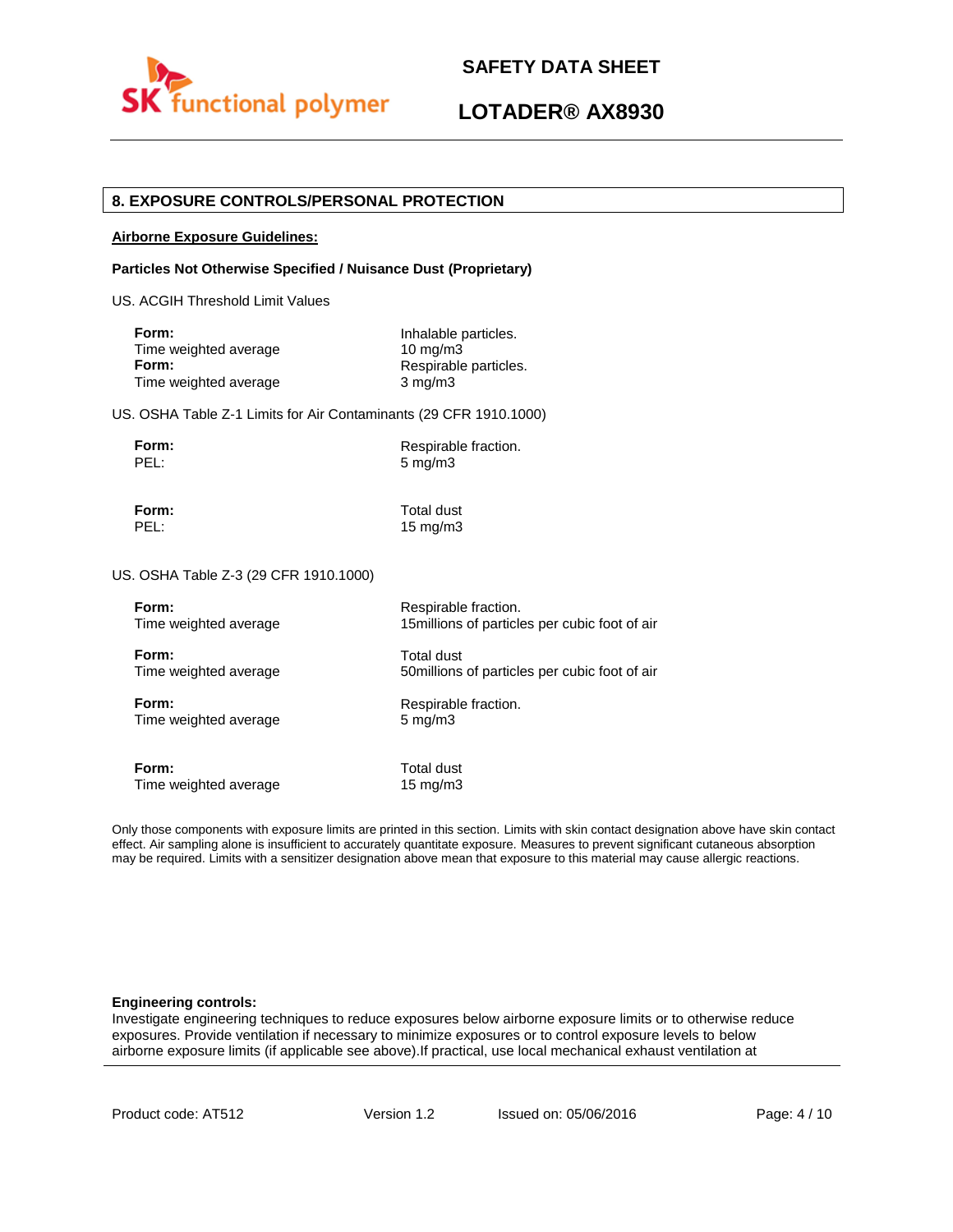

## **LOTADER® AX8930**

sources of air contamination such as open process equipment.

## **Respiratory protection:**

Avoid breathing dust. Avoid breathing processing fumes or vapors. Where airborne exposure is likely or airborne exposure limits are exceeded (if applicable, see above), use NIOSH approved respiratory protection equipment appropriate to the material and/or its components and substances released during processing. Consult respirator manufacturer to determine appropriate type equipment for a given application. Observe respirator use limitations specified by NIOSH or the manufacturer. For emergency and other conditions where there may be a potential for significant exposure or where exposure limit may be significantly exceeded, use an approved full face positive-pressure, self-contained breathing apparatus or positive-pressure airline with auxiliary self-contained air supply. Respiratory protection programs must comply with 29 CFR § 1910.134.

#### **Skin protection:**

Processing of this product releases vapors or fumes which may cause skin irritation. Minimize skin contamination by following good industrial hygiene practice. Wearing protective gloves is recommended. Wash hands and contaminated skin thoroughly after contact with processing fumes or vapors. Wash thoroughly after handling.

#### **Eye protection:**

Use good industrial practice to avoid eye contact. Processing of this product releases vapors or fumes which may cause eye irritation. Where eye contact may be likely, wear chemical goggles and have eye flushing equipment available.

| 9. PHYSICAL AND CHEMICAL PROPERTIES    |                           |
|----------------------------------------|---------------------------|
| Color:                                 | colourless                |
| <b>Physical state:</b>                 | solid                     |
| Form:                                  | pellets                   |
| Odor:                                  | Slightly acrylic          |
| Odor threshold:                        | No data available         |
| <b>Flash point</b>                     | Not applicable            |
| <b>Auto-ignition</b><br>temperature:   | $> 842$ °F ( $> 450$ °C)  |
| Lower flammable limit<br>$(LFL)$ :     | No data available         |
| <b>Upper flammable limit</b><br>(UEL): | No data available         |
| pH:                                    | No data available         |
| Density:                               | 940 kg/m3 (68 °F (20 °C)) |
| <b>Bulk density:</b>                   | approximately 500 kg/m3   |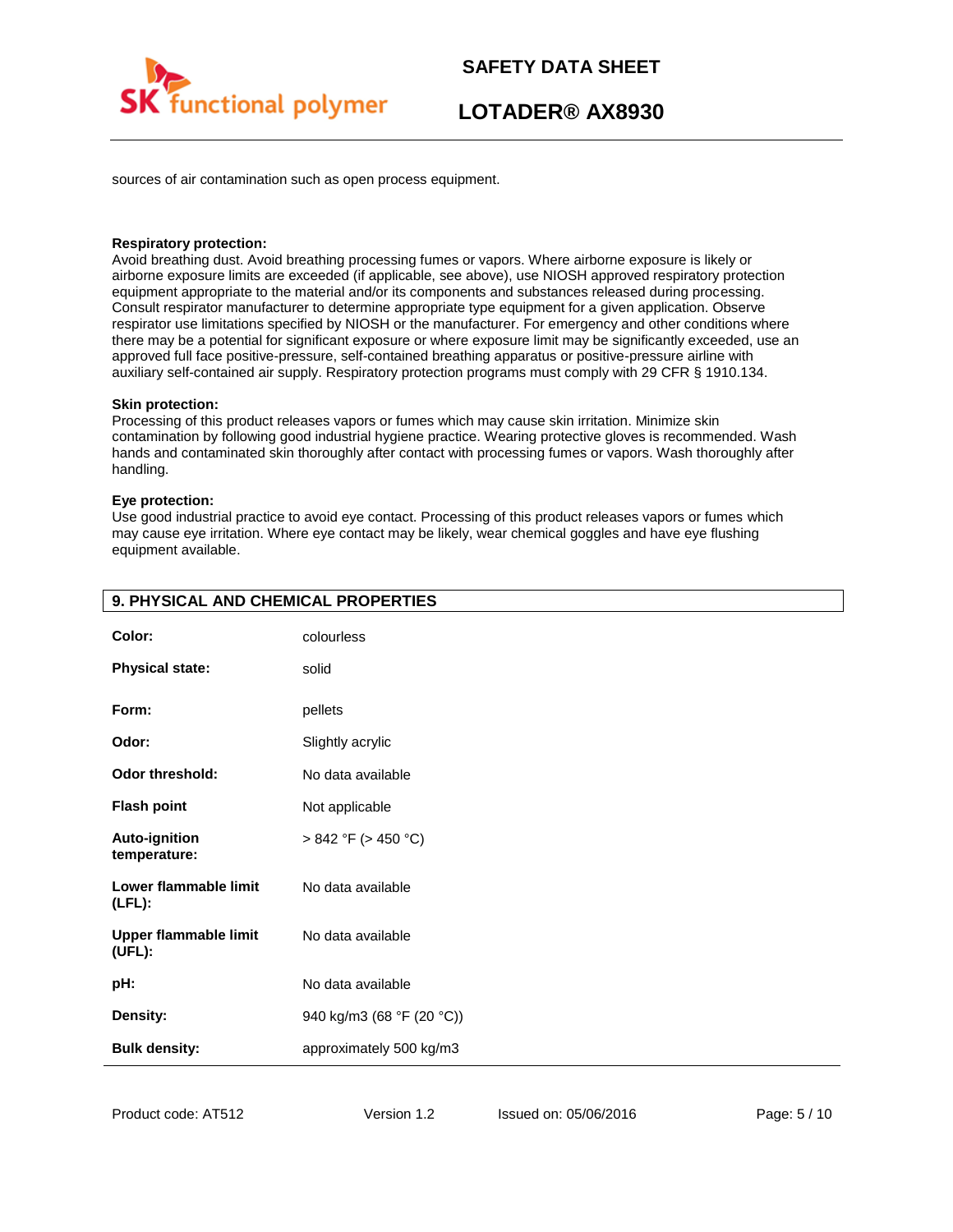

## **LOTADER® AX8930**

| Vapor pressure:                                                  | No data available                                                                                                                                                                |
|------------------------------------------------------------------|----------------------------------------------------------------------------------------------------------------------------------------------------------------------------------|
| Vapor density:                                                   | No data available                                                                                                                                                                |
| <b>Boiling point/boiling</b><br>range:                           | No data available                                                                                                                                                                |
| <b>Melting point/range:</b>                                      | 149 - 163 °F (65 - 73 °C)(Method: Differential Scanning Calorimetry in accordance<br>with DIN 51007 (Thermal analysis (TA); differential thermal analysis (DTA);<br>principles)) |
| <b>Freezing point:</b>                                           | No data available                                                                                                                                                                |
| <b>Evaporation rate:</b>                                         | No data available                                                                                                                                                                |
| Solubility in water:                                             | 68 °F (20 °C) insoluble                                                                                                                                                          |
| Solubility in other<br>solvents: [qualitative and<br>quantative] | Soluble in aromatic hydrocarbons Chlorinated solvents (when hot)                                                                                                                 |
| Viscosity, dynamic:                                              | Not applicable                                                                                                                                                                   |
| <b>Oil/water partition</b><br>coefficient:                       | No data available                                                                                                                                                                |
| <b>Thermal decomposition</b>                                     | $>$ 572 °F ( $>$ 300 °C)                                                                                                                                                         |
| <b>Flammability:</b>                                             | See GHS Classification in Section 2                                                                                                                                              |

## **10. STABILITY AND REACTIVITY**

## **Stability:**

The product is stable at normal handling and storage temperatures.

## **Hazardous reactions:**

Hazardous polymerization does not occur.

## **Materials to avoid:**

Strong acids and oxidizing agents

## **Conditions / hazards to avoid:**

Store protected from moisture (to maintain the technical properties of the product) See Hazardous Decomposition Products below.

## **Hazardous decomposition products:**

Thermal decomposition giving flammable and toxic products : Carbon oxides Hazardous organic compounds Acrylates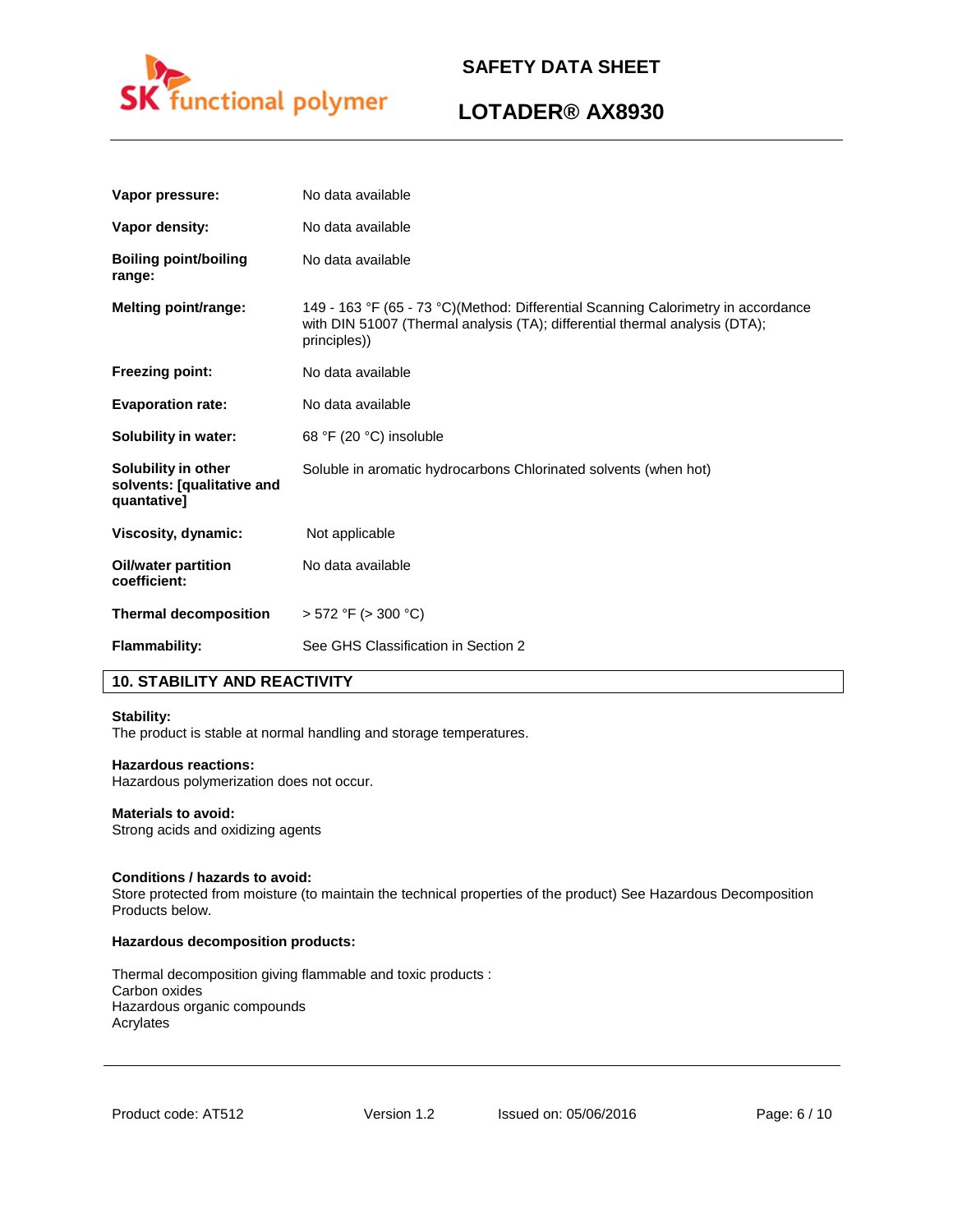

## **LOTADER® AX8930**

## **11. TOXICOLOGICAL INFORMATION**

Data on this material and/or its components are summarized below.

## **Data for 2-Propenoic acid, 2-methyl-, oxiranylmethyl ester, polymer with ethene and methyl 2 propenoate (51541-08-3)**

## **Acute toxicity**

**Oral:**

No deaths occurred (Rat) LD0 > 2,000 mg/kg.

## **Other information**

The information presented is from representative materials with this Chemical Abstract Service (CAS) Registry number. The results vary depending on the size and composition of the test substance. Effects due to processing releases or residual monomer: Possible cross sensitization with other acrylates and methacrylates

## **12. ECOLOGICAL INFORMATION**

## **Chemical Fate and Pathway**

No data are available.

## **Ecotoxicology**

No data are available.

## **13. DISPOSAL CONSIDERATIONS**

## **Waste disposal:**

Where possible recycling is preferred to disposal or incineration. If recycling is not an option, incinerate or dispose of in accordance with federal, state, and local regulations. Pigmented, filled and/or solvent laden product may require special disposal practices in accordance with federal, state and local regulations. Consult a regulatory specialist to determine appropriate state or local reporting requirements, for assistance in waste characterization and/or hazardous waste disposal and other requirements listed in pertinent environmental permits. Note: Chemical additions to, processing of, or otherwise altering this material may make this waste management information incomplete, inaccurate, or otherwise inappropriate. Furthermore, state and local waste disposal requirements may be more restrictive or otherwise different from federal laws and regulations.

## **14. TRANSPORT INFORMATION**

**US Department of Transportation (DOT):** not regulated

**International Maritime Dangerous Goods Code (IMDG):** not regulated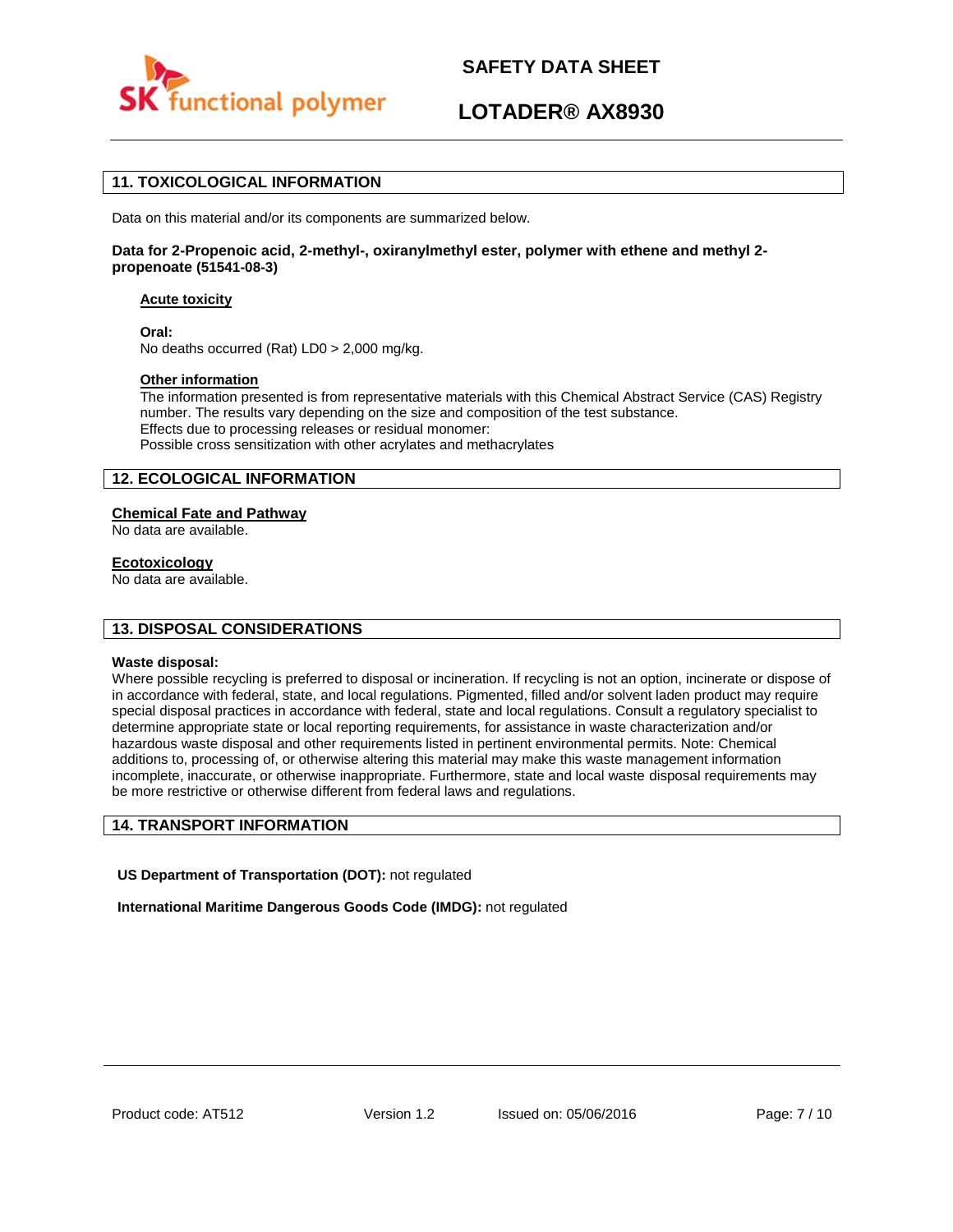# functional polymer

## **SAFETY DATA SHEET**

## **LOTADER® AX8930**

## **15. REGULATORY INFORMATION**

| <b>Chemical Inventory Status</b>                                      |               |                                                                  |
|-----------------------------------------------------------------------|---------------|------------------------------------------------------------------|
| EU. EINECS                                                            | <b>EINECS</b> | Conforms to                                                      |
| United States TSCA Inventory                                          | <b>TSCA</b>   | The components of this product are all on<br>the TSCA Inventory. |
| Canadian Domestic Substances List (DSL)                               | <b>DSL</b>    | All components of this product are on the<br>Canadian DSL        |
| China. Inventory of Existing Chemical Substances in<br>China (IECSC)  | IECSC (CN)    | Conforms to                                                      |
| Japan. ENCS - Existing and New Chemical<br>Substances Inventory       | ENCS (JP)     | Conforms to                                                      |
| Japan. ISHL - Inventory of Chemical Substances                        | ISHL (JP)     | Conforms to                                                      |
| Korea. Korean Existing Chemicals Inventory (KECI)                     | KECI (KR)     | Conforms to                                                      |
| Philippines Inventory of Chemicals and Chemical<br>Substances (PICCS) | PICCS (PH)    | Conforms to                                                      |
| Australia Inventory of Chemical Substances (AICS)                     | <b>AICS</b>   | Conforms to                                                      |

## **United States – Federal Regulations**

## **SARA Title III – Section 302 Extremely Hazardous Chemicals:**

The components in this product are either not SARA Section 302 regulated or regulated but present in negligible concentrations.

## **SARA Title III - Section 311/312 Hazard Categories:**

No SARA Hazards

## **SARA Title III – Section 313 Toxic Chemicals:**

This material does not contain any chemical components with known CAS numbers that exceed the threshold (De Minimis) reporting levels established by SARA Title III, Section 313.

## **Comprehensive Environmental Response, Compensation, and Liability Act (CERCLA) - Reportable Quantity (RQ):**

The components in this product are either not CERCLA regulated, regulated but present in negligible concentrations, or regulated with no assigned reportable quantity.

## **United States – State Regulations**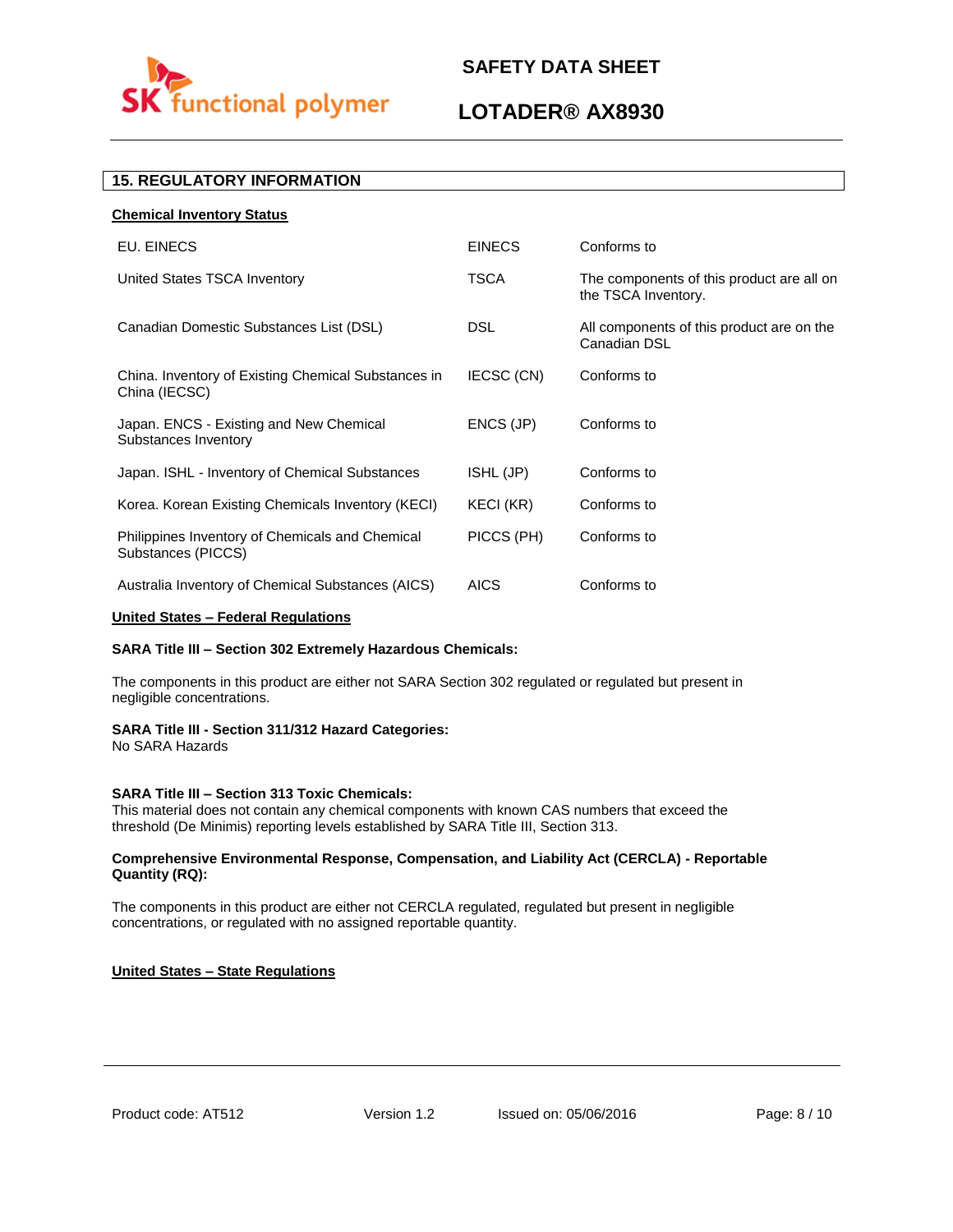

## **LOTADER® AX8930**

## **New Jersey Right to Know**

No components are subject to the New Jersey Right to Know Act.

## **Pennsylvania Right to Know**

Chemical name CAS-No. 2-Propenoic acid, 2-methyl-, oxiranylmethyl ester, polymer with ethene and methyl 2-propenoate

# 51541-08-3

## **California Prop. 65**

This product does not contain any chemicals known to the State of California to cause cancer, birth defects, or any other reproductive defects.

## **16. OTHER INFORMATION**

#### **Latest Revision(s):**

| Chapter 4 update |
|------------------|
| 000000097046     |
| 05/06/2016       |
| 07/23/2016       |
|                  |

The statements, technical information and recommendations contained herein are believed to be accurate as of the date hereof. Since the conditions and methods of use of the product and of the information referred to herein are beyond our control, SKGCA expressly disclaims any and all liability as to any results obtained or arising from any use of the product reliance on such information; NO WARRANT OF FIRNESS FOR ANY PARTICULAR PURPOSE, WARRANTY OF MERCHANTABILITY OR ANY OTHER WARRANTY, EXPRESSED OR IMPLIED IS MADE CONCERNING THE GOODS DESCIRBED OR THE INFORMATION PROVIDED HERIN. The information provided herein relates only to the specific product designated and may not be applicable when such product is used in combination with other materials or in any process. The user should thoroughly test any application before commercialization. Nothing contained herein constitutes a license to practice under any patent, it should not be construed as an inducement to infringe any patent, and the user is advised to take appropriate steps to be sure that any proposed use of the product will not result in patent infringement. See SDS for Health & Safety Considerations.